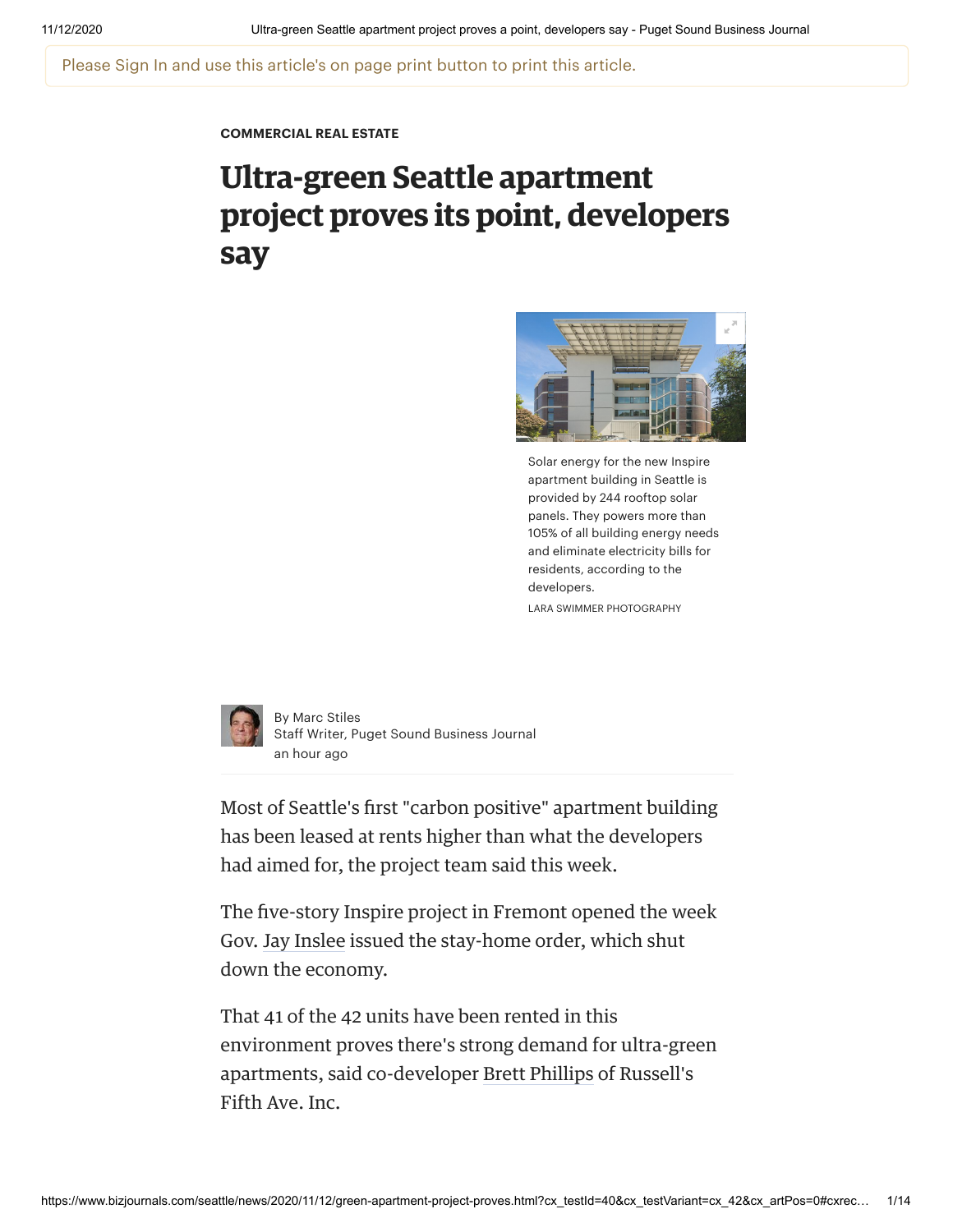This bodes well for another green development, Ellie Passivhaus, which is nearing completion at 320 Queen Anne Ave. N. It's estimated tenants in the six-story building will consume up to 85% less energy than a standard Seattle building, said developer, Arthur "Wes" Larson, CEO of Bremerton-bsed Sound West Group.

At 66 units, it's the city's largest "passive house" project to date. The six-story project is scheduled to open next quarter.



Ellis Passivhaus is the largest "passive house" development to date in Seattle. The 66-unit project in the Uptown/Lower Queen Anne is nearing completion. completion NK ARCHITECTS AND BALANCE ARCHITECTS RENDERING

Common in Europe, passive houses have high-performance windows, extra-thick walls and energy recovery ventilation, which exchanges air inside a building and uses it to precondition incoming outdoor ventilation air, cooling it in warmer seasons and warming it when it's colder.

Phillips said before Covid, he and co-developer and project general contractor Mike [Yukevich](https://www.bizjournals.com/seattle/search/results?q=Mike%20Yukevich), a principal at Shilshole Development, expected it would take the property management team from Pacific Crest Real Estate three months to lease up the property.

"Pacific Crest kept pushing throughout the early portion of the pandemic. Somehow, someway we were able to lease 41 units during a period where other buildings were grateful to give one tour per week," Yukevich said in an email.

Inspire (3825 Bridge Way N.) is topped by a 244-panel solar array, which resembles a mortarboard cap. The developers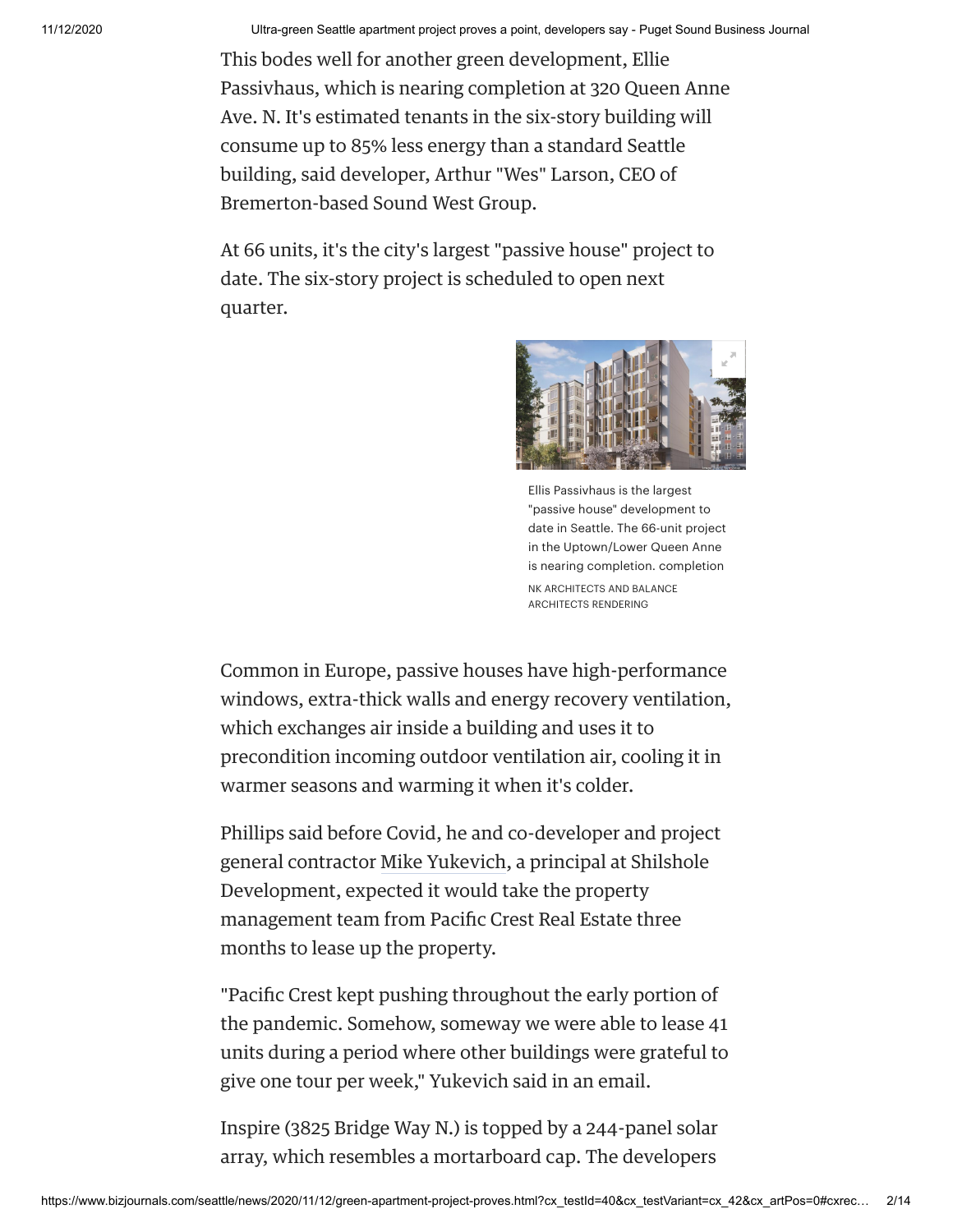said this eliminates electricity bills for residents.

The solar panels and other green features like the elevator, which captures heat when it operates and converts it to energy, are intended to generate 105% of the building's needed energy, making it "carbon positive."

Triple-pane windows and extra insulation are among the factors make Inspire 54% more energy efficient than new residential buildings in Seattle, the developers said.

Project47 Architects designed Inspire. Unico Sustainability also worked on the project, which achieved rents of \$4.25 per square foot, Phillips said. Average unit sizes are 407 square feet.

As the name implies, a goal of Inspire is to show other developers they can do well financially by doing good things for the environment.

At Ellie Passivhaus, the average anticipated rent is \$1,800, with the units averaging 476 square feet, Larson said. Equity for the \$26 million project came from friends and family of the developer, and Dallas-headquartered Orix USA financed the project, which is scheduled for completion next quarter.

Financial details of Inspire were not available.

NK Architects and Balance Architects designed Ellie Passivhaus, which was constructed by Seattle passive house pioneer Cascade Built.

Led by Sloan [Ritchie](https://www.bizjournals.com/seattle/search/results?q=Sloan%20Ritchie), Cascade Built six years ago developed and built the city's first single-family passive house to test and prove the viability of the method. Constructed during the city's construction boom when the cost of building materials soared, it was done with less than 5% increase on cost, according to the company.

Cascade Built developed and constructed the 32-unit Pax Futura in Columbia City. Designed by NK Architects, it's the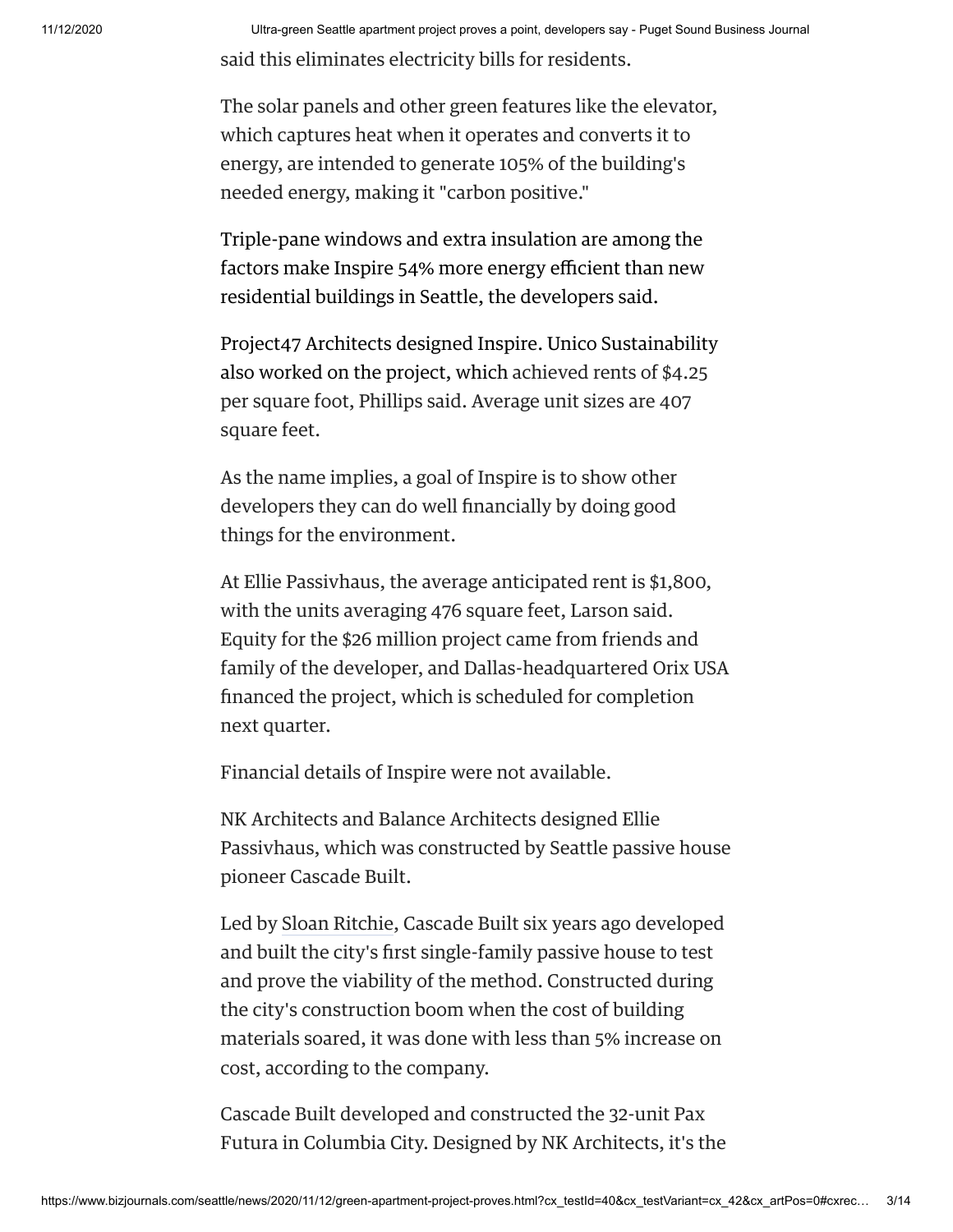city's first passive house apartment building, certified by the Passive House Institute US.

The company also developed the city's second passive house project at 13th Avenue and East Pike Street on Capitol Hill. Weber Thompson Architects designed the 45-unit, six story building.



### **MORE FOR YOU** [More](https://www.bizjournals.com/seattle)  $\lambda$



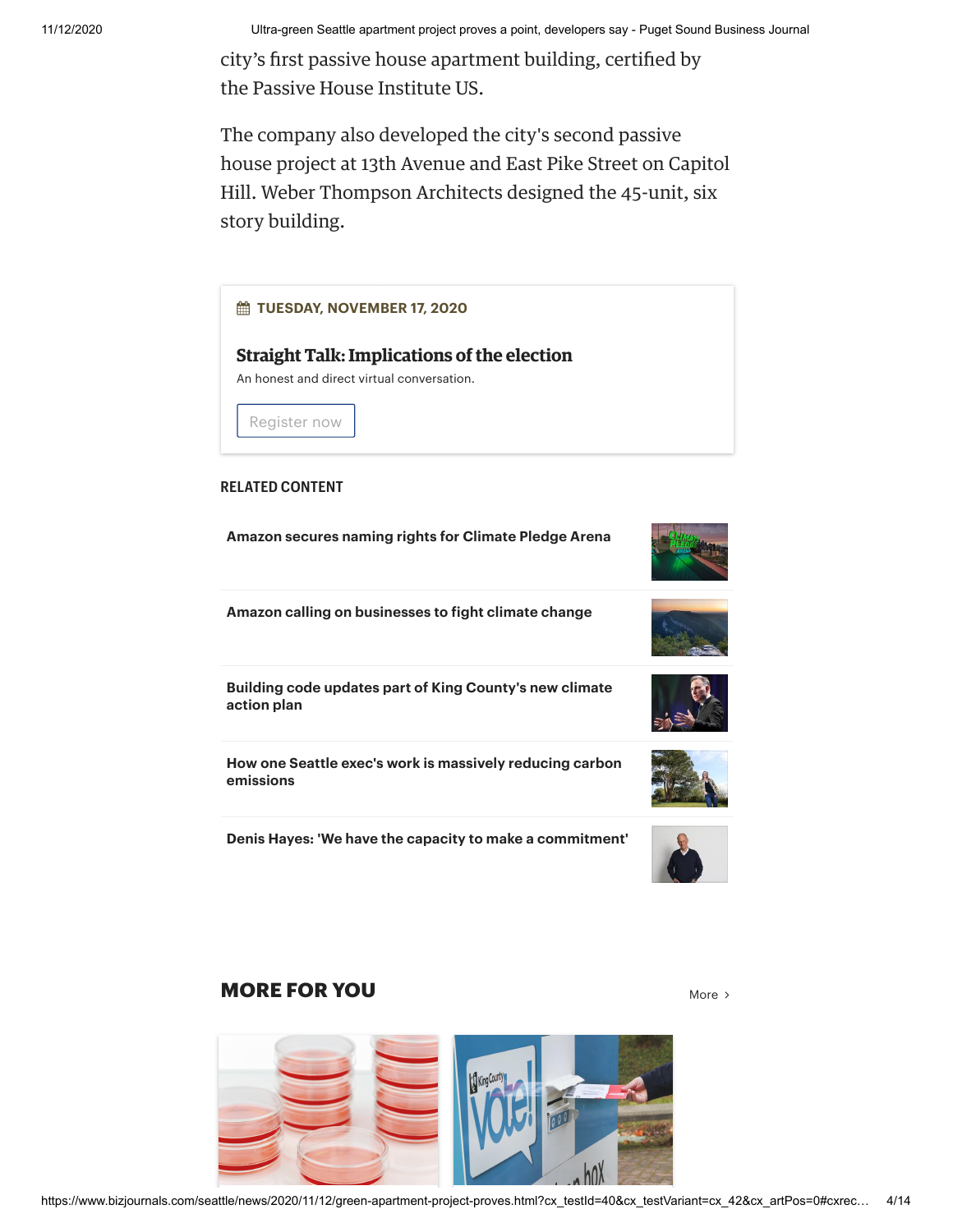**Bothell biotech firm faces [delisting](https://www.bizjournals.com/seattle/news/2020/11/12/bothell-biotech-firm-faces-delisting.html) from Nasdaq again**

**Opinion: If Seattleites want better [government,](https://www.bizjournals.com/seattle/news/2020/11/12/opinion-a-divided-country-undermines-democracy.html) leading by example is the first step**



**F5 founder Jeff Hussey's latest venture aims to make working [remotely](https://www.bizjournals.com/seattle/news/2020/10/08/jeff-hussey-helps-seattle-work-remotely.html) safer**



**Active in S. Seattle, a San [Francisco](https://www.bizjournals.com/seattle/news/2020/11/11/san-francisco-investor-makes-first-play.html) investor makes first play on the Eastside**



**Hotels lag in energy [sustainability.](https://www.bizjournals.com/bizjournals/news/2020/11/11/hotels-lag-in-energy-sustainability-one.html) One project may change that.**



**Vanessa Pegueros' tech and security [background](https://www.bizjournals.com/seattle/news/2020/11/11/director-year-vanessa-pegueros-security-engineer.html) gives her a unique perspective on boards**

#### **Latest [People](https://www.bizjournals.com/seattle/potm) on the Move** [More](https://www.bizjournals.com/seattle/potm) More More  $\rightarrow$



**Javier Tovar** Peoples Bank



**Sandra Stipe** Peoples Bank



**Bree Black H…** Kilpatrick Towns…



**Lisa Hefter** Peoples Bank a…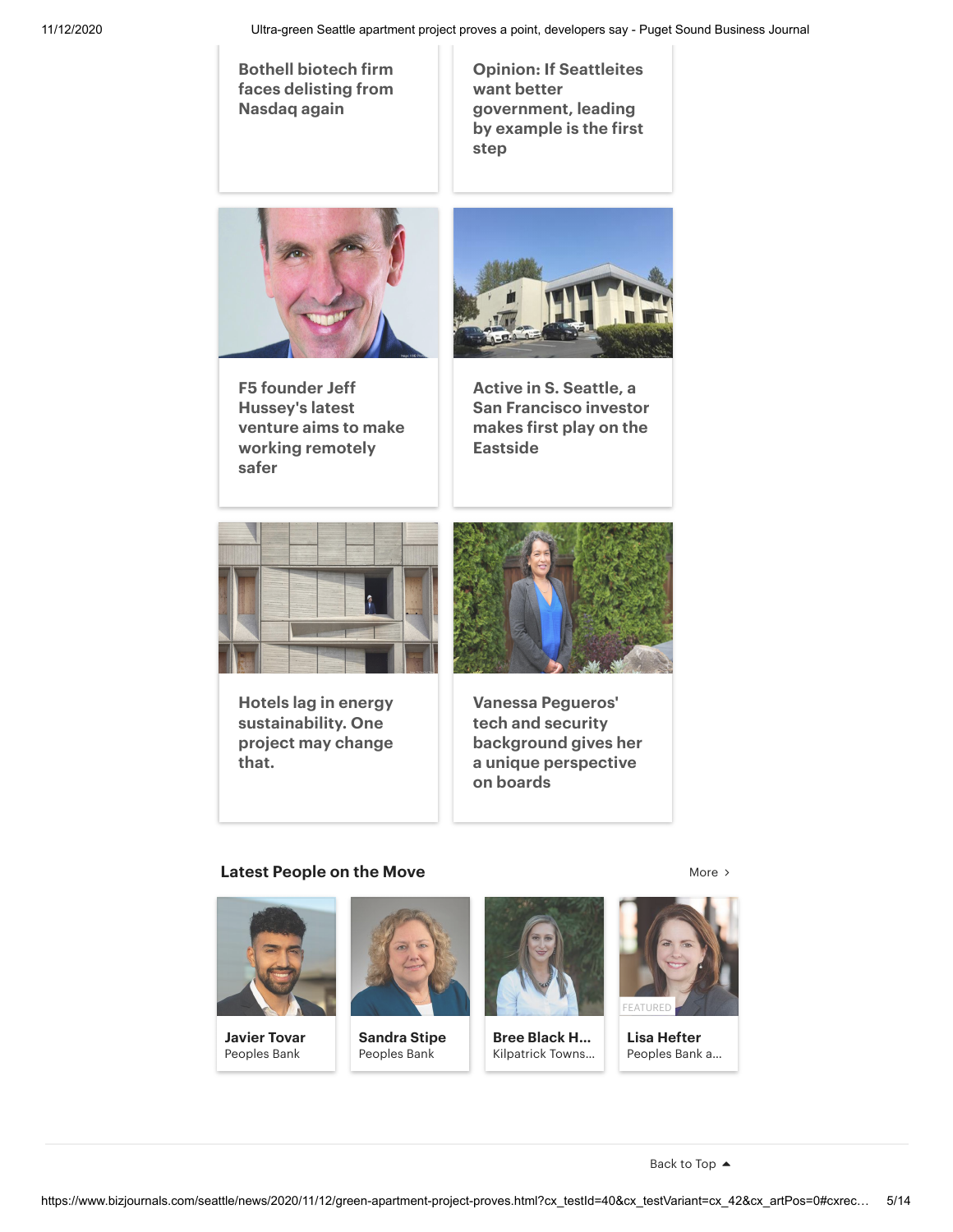## PUGET SOUND BUSINESS JOURNAL

#### User [Agreement](https://www.bizjournals.com/useragreement) | [Privacy](https://www.bizjournals.com/privacy) Policy

Your [California](https://www.bizjournals.com/privacy#X) Privacy Rights | Ad [Choices](https://www.bizjournals.com/privacy#VII)

© 2020 American City Business Journals. All rights reserved. Use of and/or registration on any portion of this site constitutes acceptance of our User [Agreement](https://www.bizjournals.com/useragreement) (updated 1/1/20) and Privacy Policy and Cookie Statement (updated 1/1/20). The material on this site may not be [reproduced,](https://www.bizjournals.com/privacy) distributed, transmitted, cached or otherwise used, except with the prior written permission of American City Business Journals.